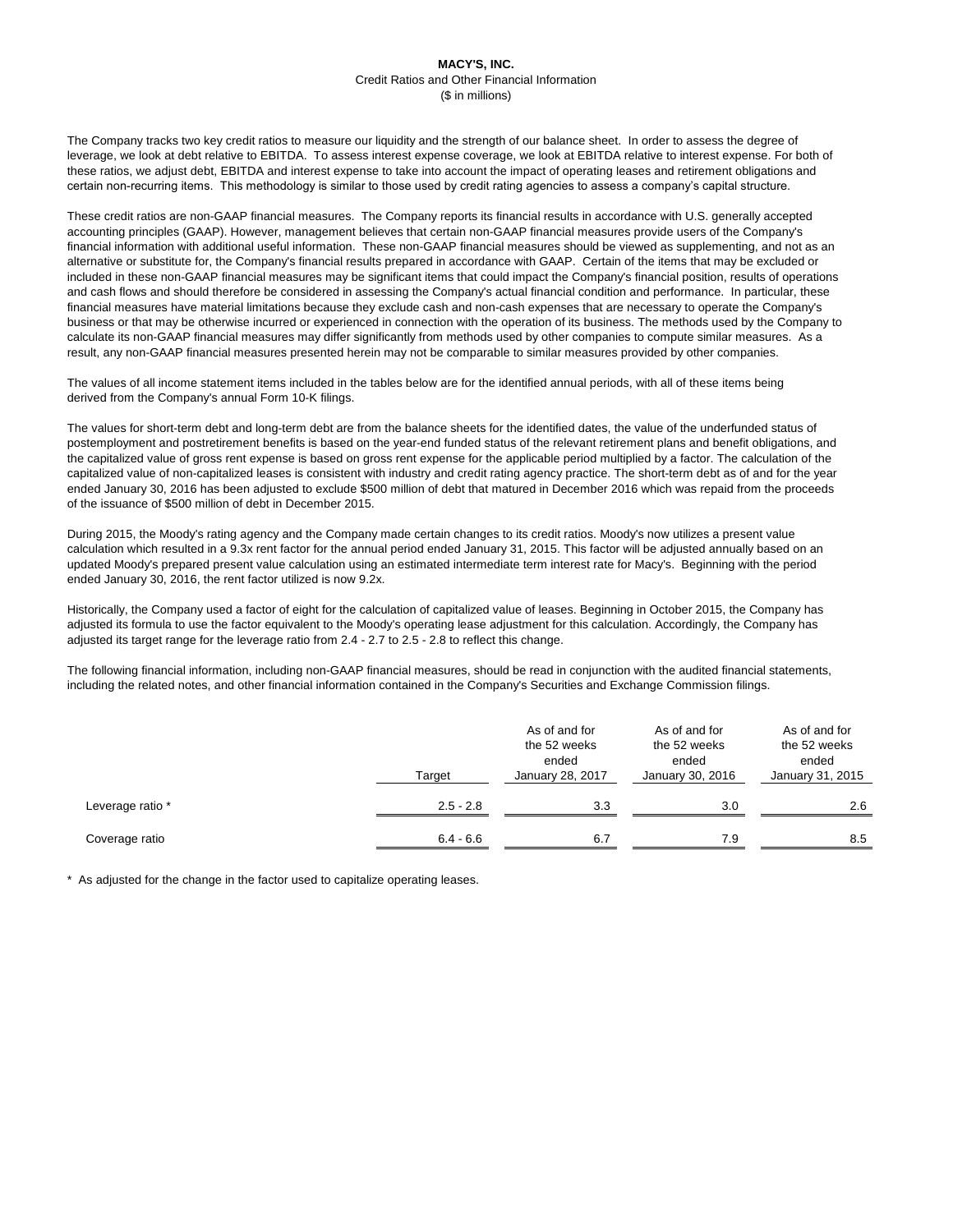# **MACY'S, INC.** Credit Ratios and Other Financial Information (\$ in millions)

## **Adjusted EBITDA**

Management believes that Adjusted EBITDA is a useful measure in evaluating the Company's ability to generate cash flow from its operations.

As computed below, Adjusted EBITDA represents earnings before interest, taxes and depreciation and amortization, adjusted to exclude the effects of impairments, store closing and other costs, settlement charges, gross rent expense, and the excess of the net periodic benefit costs of the Company's postretirement and postretirement benefit obligations over the related service cost components of such benefit costs.

|                                                                                                                              | As of and for<br>the 52 weeks<br>ended<br>January 28, 2017 |       | As of and for<br>the 52 weeks<br>ended<br>January 30, 2016 |       | As of and for<br>the 52 weeks<br>ended<br>January 31, 2015 |       |
|------------------------------------------------------------------------------------------------------------------------------|------------------------------------------------------------|-------|------------------------------------------------------------|-------|------------------------------------------------------------|-------|
| Most Comparable GAAP Measure:                                                                                                |                                                            |       |                                                            |       |                                                            |       |
| Net income                                                                                                                   |                                                            | 611   |                                                            | 1,070 | S.                                                         | 1,526 |
| Non-GAAP Measure:                                                                                                            |                                                            |       |                                                            |       |                                                            |       |
| Net income                                                                                                                   | \$                                                         | 611   | \$                                                         | 1,070 | \$                                                         | 1,526 |
| Add back interest expense                                                                                                    |                                                            | 367   |                                                            | 363   |                                                            | 395   |
| Add back premium on early retirement of debt                                                                                 |                                                            |       |                                                            |       |                                                            | 17    |
| Deduct interest income                                                                                                       |                                                            | (4)   |                                                            | (2)   |                                                            | (2)   |
| Add back federal, state and local income tax expense                                                                         |                                                            | 341   |                                                            | 608   |                                                            | 864   |
| Add back impairments, store closing and other costs                                                                          |                                                            | 479   |                                                            | 288   |                                                            | 87    |
| Add back settlement charges                                                                                                  |                                                            | 98    |                                                            |       |                                                            |       |
| Add back depreciation and amortization                                                                                       |                                                            | 1,058 |                                                            | 1,061 |                                                            | 1,036 |
| Add back gross rent expense (Note 1)                                                                                         |                                                            | 335   |                                                            | 319   |                                                            | 299   |
| Add back net periodic benefit costs of the postemployment and<br>postretirement benefit obligations in excess of the service |                                                            |       |                                                            |       |                                                            |       |
| cost components (Note 2)                                                                                                     |                                                            | (55)  |                                                            | (11)  |                                                            | (27)  |
| <b>Adjusted EBITDA</b>                                                                                                       |                                                            | 3,230 |                                                            | 3,696 |                                                            | 4,195 |

### Note 1

The add back of gross rent expense in calculating Adjusted EBITDA treats the Company's periodic rent expense under the relevant lease agreements in a manner consistent with the Company's owned properties.

| Real estate       | 324 | 307               | 287            |
|-------------------|-----|-------------------|----------------|
| Personal property |     |                   | າດ<br><u>_</u> |
|                   | 335 | 310<br><b>UIV</b> | 299            |

### Note 2

The add back of the excess net periodic benefit cost of the Company's postemployment and postretirement benefit obligations over the service cost component of such benefit costs in calculating Adjusted EBITDA recognizes the fact that the service cost components of the net periodic benefit costs are primarily operating type costs and should be included in Adjusted EBITDA, while all other components of the net periodic benefit costs are primarily financing type costs and should be excluded from Adjusted EBITDA. Net periodic benefit costs include, where applicable, service cost, interest cost, expected return on assets, amortization of net actuarial gains and losses and the amortization of prior service costs or credits.

| Net periodic benefit costs:                                |      |      |      |
|------------------------------------------------------------|------|------|------|
| Pension plan                                               | (83) | (54) | (64) |
| Supplementary retirement plan                              | 31   | 41   | 38   |
| Postretirement benefit obligations                         |      |      |      |
| Less service cost component of net periodic benefit costs: |      |      |      |
| Pension plan                                               |      | (6)  | (6)  |

Supplementary retirement plan Postretirement benefit obligations

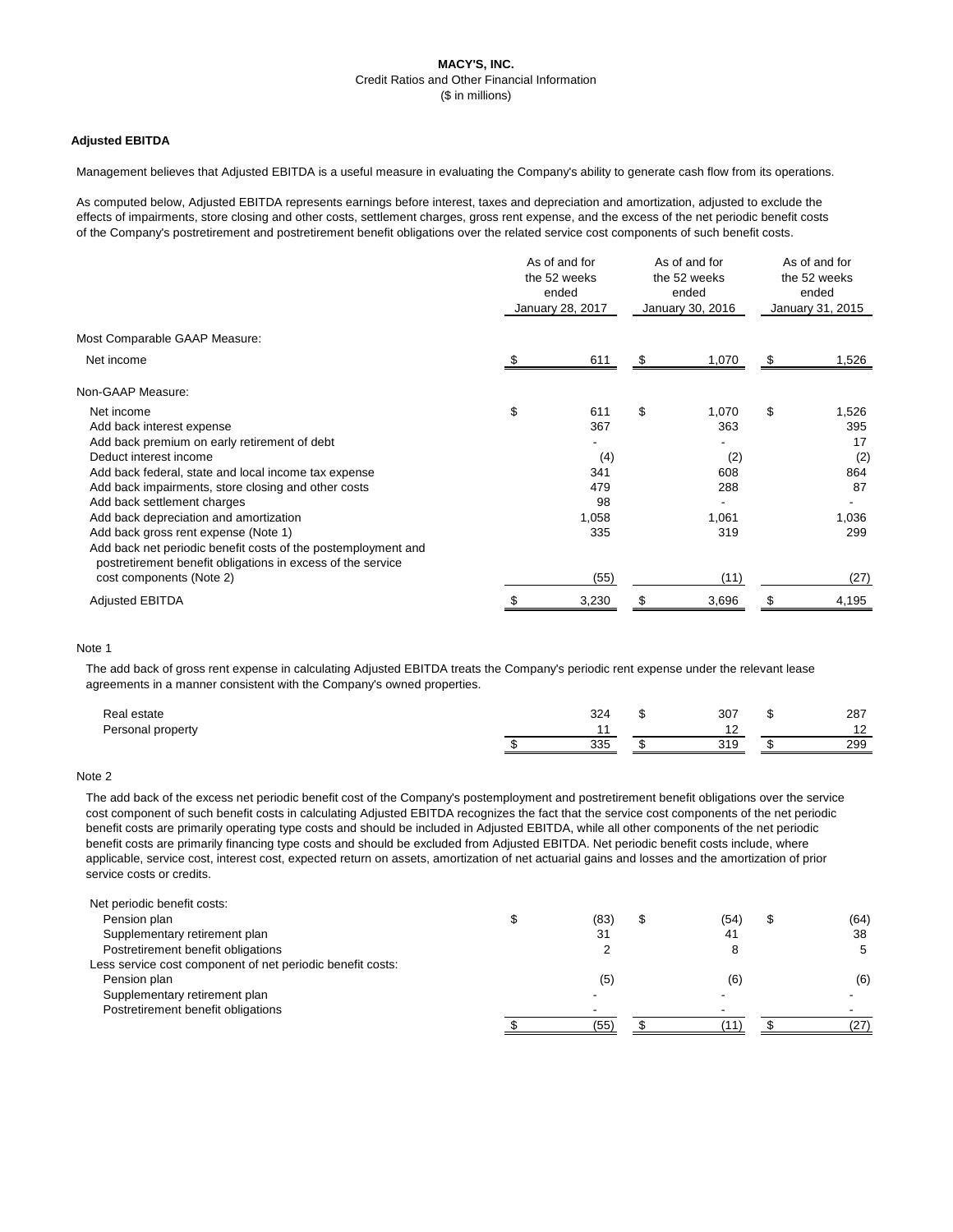# **MACY'S, INC.** Credit Ratios and Other Financial Information (\$ in millions)

## **Leverage ratio**

Management believes that the leverage ratio, as computed below and defined as Adjusted debt divided by Adjusted EBITDA, is a useful measure in evaluating the Company's ability to cover its debt-like obligations.

As computed below, Adjusted debt represents the Company's short-term and long-term debt, adjusted to include the underfunded status of the Company's postemployment and postretirement benefit obligations, net of an assumed 37% tax benefit, and a rent factor equal to periodic annual reported gross rent expense multiplied by a factor.

As computed above, Adjusted EBITDA represents earnings before interest, taxes and depreciation and amortization, adjusted to exclude the effects of impairments, store closing and other costs, settlement charges, gross rent expense, and the excess of the net periodic benefit costs of the Company's postretirement and postretirement benefit obligations over the related service cost components of such benefit costs.

|                                                                                          | As of and for<br>the 52 weeks<br>ended<br>January 28, 2017 |              | As of and for<br>the 52 weeks<br>ended<br>January 30, 2016 |              | As of and for<br>the 52 weeks<br>ended<br>January 31, 2015 |              |
|------------------------------------------------------------------------------------------|------------------------------------------------------------|--------------|------------------------------------------------------------|--------------|------------------------------------------------------------|--------------|
| Most Comparable GAAP Ratio:                                                              |                                                            |              |                                                            |              |                                                            |              |
| Short-term debt<br>Long-term debt                                                        | \$                                                         | 309<br>6,562 | $\$\$                                                      | 642<br>6,995 | $\boldsymbol{\mathsf{S}}$                                  | 76<br>7,233  |
| Total debt                                                                               | $\boldsymbol{\mathsf{S}}$                                  | 6,871        | $$\mathbb{S}$$                                             | 7,637        | $$\mathbb{S}$$                                             | 7,309        |
| Net income                                                                               | \$                                                         | 611          | \$                                                         | 1,070        | \$                                                         | 1,526        |
|                                                                                          |                                                            | 11.2         |                                                            | 7.1          |                                                            | 4.8          |
| Non-GAAP Ratio:                                                                          |                                                            |              |                                                            |              |                                                            |              |
| Short-term debt<br>Long-term debt<br>Less 2016 debt maturities repaid with proceeds from | \$                                                         | 309<br>6,562 | $\boldsymbol{\mathsf{S}}$                                  | 642<br>6,995 | \$                                                         | 76<br>7,233  |
| the December 2015 debt issuance<br>Less 2015 debt repayments from proceeds remaining     |                                                            |              |                                                            | (500)        |                                                            |              |
| from the November 2014 debt issuance<br>Underfunded status of postemployment and         |                                                            |              |                                                            |              |                                                            | (145)        |
| postretirement benefits (Note 1)<br>Capitalized value of gross rent expense (Note 2)     |                                                            | 648<br>3,082 |                                                            | 859<br>2,935 |                                                            | 941<br>2,781 |
| Adjusted debt                                                                            | \$                                                         | 10,601       | \$                                                         | 10,931       | \$                                                         | 10,886       |
| <b>Adjusted EBITDA</b>                                                                   |                                                            | 3,230        | \$                                                         | 3,696        | \$                                                         | 4,195        |
|                                                                                          |                                                            | 3.3          |                                                            | 3.0          |                                                            | 2.6          |
|                                                                                          |                                                            |              |                                                            |              |                                                            |              |

### Note 1

The inclusion of the underfunded status (the amount by which the projected benefit obligation or accumulated postretirement benefit obligation exceeds the fair value of plan assets) of the Company's postemployment and postretirement obligations in Adjusted debt treats the Company's net liability under the relevant benefit plans as debt equivalents. The assumed tax benefit represents the tax deductibility of contributions which impact the funded status of the plans.

| (Overfunded) underfunded status:                    |     |     |     |
|-----------------------------------------------------|-----|-----|-----|
| Pension plan                                        | 95  | 329 | 330 |
| Supplementary retirement plan                       | 747 | 823 | 920 |
| Postretirement benefit obligations                  | 186 | 212 | 243 |
| Less income tax effect of underfunded status of the |     |     |     |
|                                                     |     |     |     |

 pension and supplementary retirement plans and postretirement benefit obligations (380) (505) (552)



### Note 2

The inclusion of the capitalized value of gross rent expense, as calculated by multiplying the periodic annual reported gross rent expense by a factor of 9.2x for the periods ending on January 30, 2016 and later, and 9.3x for prior periods.